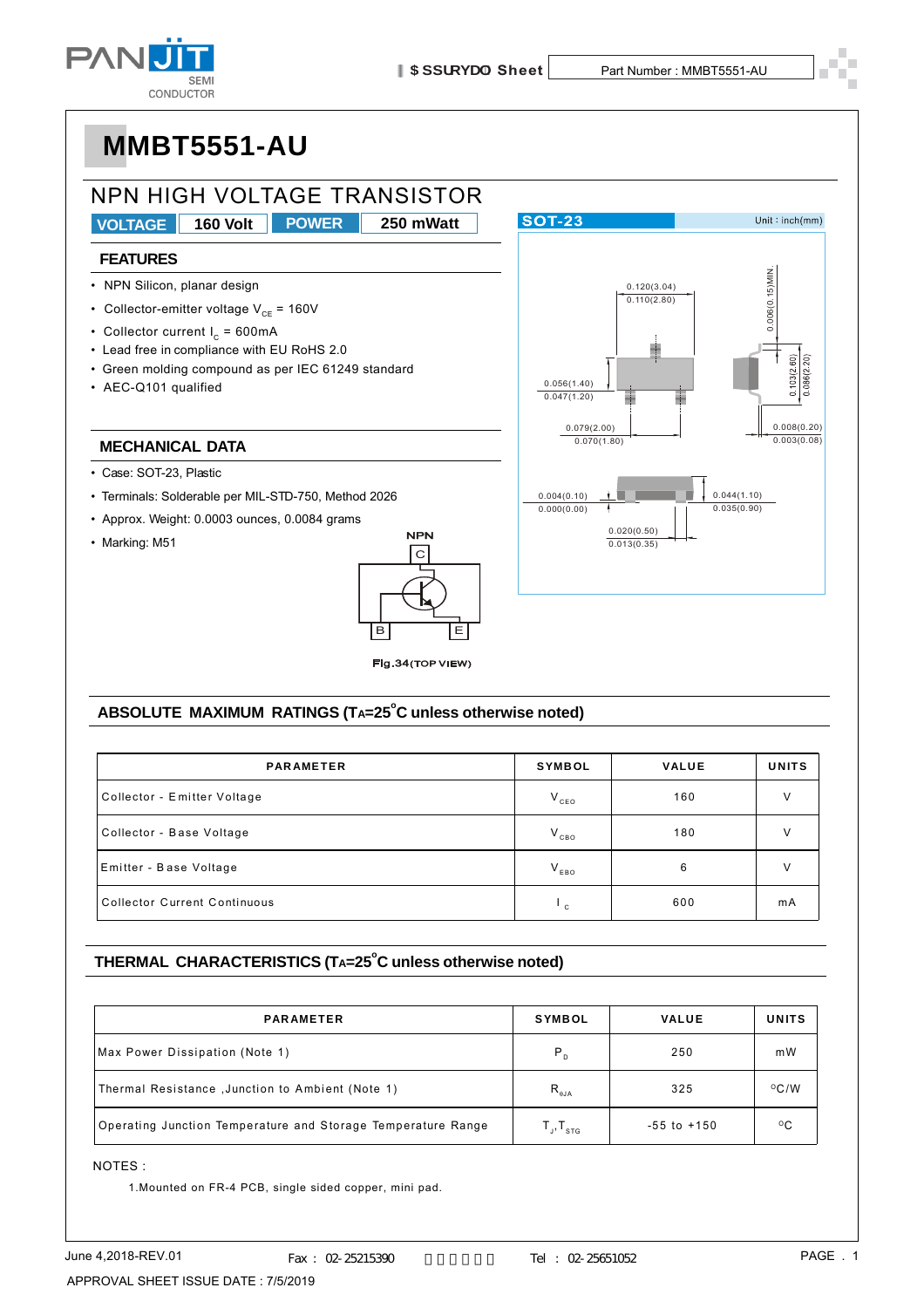

#### $ELECTRICAL CHARACTERISTICS (Ta=25<sup>°</sup>C unless otherwise noted)$

| <b>PARAMETER</b>                       | <b>SYMBOL</b>             | <b>TEST CONDITION</b>                                                                  | MIN.                     | TYP.                     | MAX.         | <b>UNITS</b> |
|----------------------------------------|---------------------------|----------------------------------------------------------------------------------------|--------------------------|--------------------------|--------------|--------------|
| Collector - Emitter Breakdown Voltage  | $V_{(BR)CEO}$             | $I_c = 1$ mA, $I_R = 0$ A                                                              | 160                      |                          |              | $\vee$       |
| Collector - Base Breakdown Voltage     | $V_{(BR)CBO}$             | $I_c = 100 uA, I_F = 0A$                                                               | 180                      |                          |              | V            |
| Emitter - Base Breakdown Voltage       | $V_{(BR)EBO}$             | $I_F = 10 uA, I_C = 0A$                                                                | 6                        | $\overline{a}$           |              | V            |
| Collector - Base Cut-off Current       | CBO                       | $V_{CB} = 120V, I_E = 0A$                                                              | $\overline{\phantom{a}}$ |                          | 50           | nA           |
| Emitter - Base Cut-off Current         | EBO                       | $V_{FB} = 4V I_c = 0A$                                                                 | $\overline{\phantom{a}}$ | $\overline{\phantom{0}}$ | 50           | nA           |
| DC Current Gain                        | $h_{FE}$                  | $V_{CF} = 5V, I_C = 1 mA$<br>$V_{CF} = 5V I_{C} = 10mA$<br>$V_{CF} = 5V I_{C} = 50mA$  | 80<br>80<br>30           |                          | 250          |              |
| Collector - Emitter Saturation Voltage | $V_{CE(SAT)}$             | $I_c = 10 \text{ mA}, I_p = 1 \text{ mA}$<br>$I_c = 50 \text{ mA}, I_p = 5 \text{ mA}$ | $\overline{\phantom{a}}$ | $\overline{\phantom{0}}$ | 150<br>200   | mV           |
| Base - Emitter Satruation Voltage      | $V_{BE(SAT)}$             | $I_c = 10 \text{ mA}, I_p = 1 \text{ mA}$<br>$I_c = 50 \text{ mA}, I_B = 5 \text{ mA}$ | $\overline{\phantom{a}}$ |                          | $\mathbf{1}$ | $\vee$       |
| Collector-Base Capacitance             | $\mathtt{C_{_{CBO}}}$     | $V_{CB} = 10V, I_F = 0A, f = 1MHz$                                                     | $\overline{\phantom{a}}$ | $\overline{a}$           | 6            | pF           |
| Emitter-Base Capacitance               | $\texttt{C}_\texttt{EBO}$ | $V_{FB} = 500$ mV, $I_c = 0$ A, f = 1 MHz                                              | $\overline{\phantom{a}}$ | $\overline{\phantom{0}}$ | 30           | pF           |
| Transition frequency                   | $F_{T}$                   | $I_c$ =10 mA, $V_{cF}$ =10 V f=100 MH <sub>7</sub>                                     | 100                      | $\overline{\phantom{0}}$ | 300          | MHz          |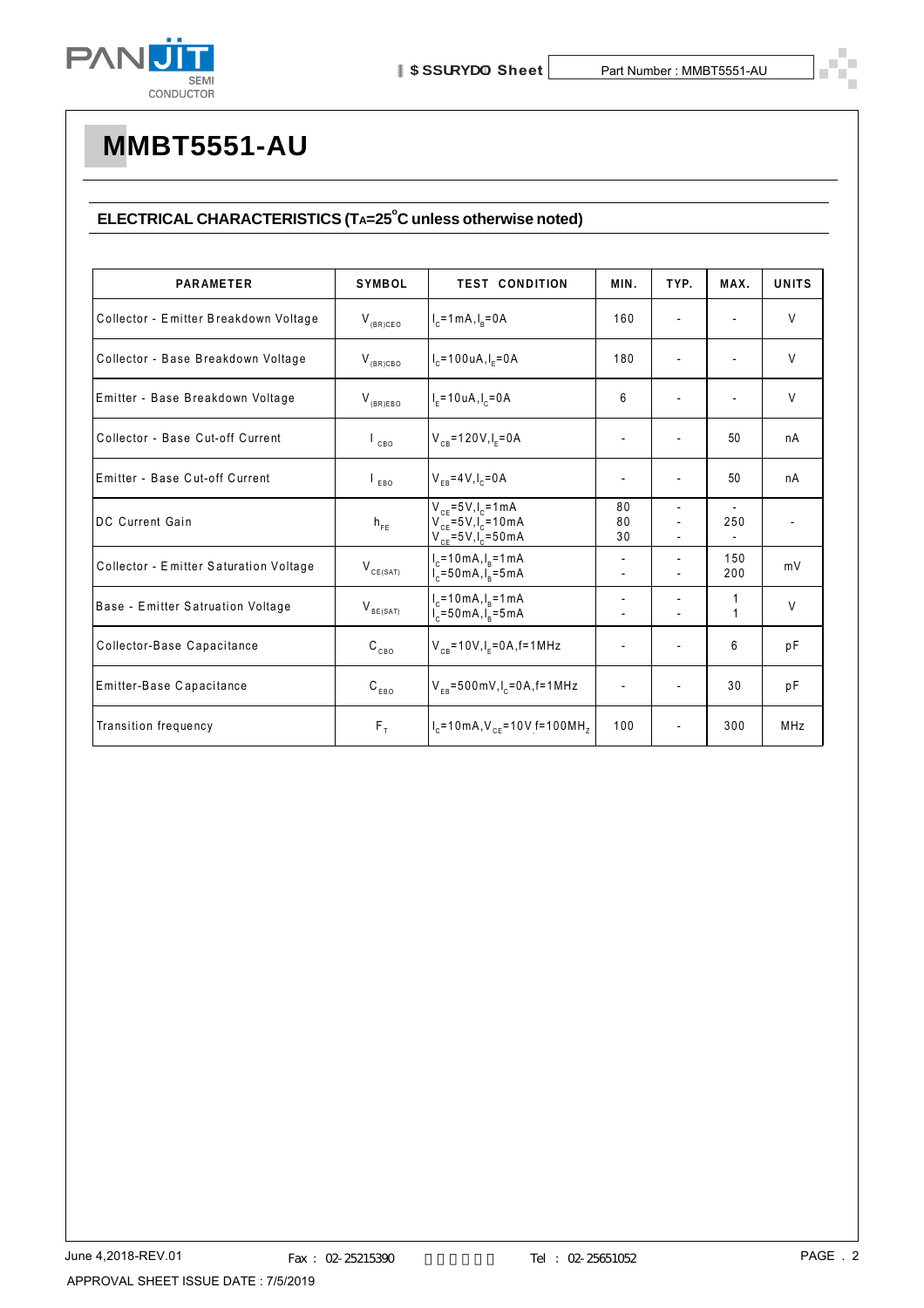

### RATING AND CHARACTERISTIC CURVES

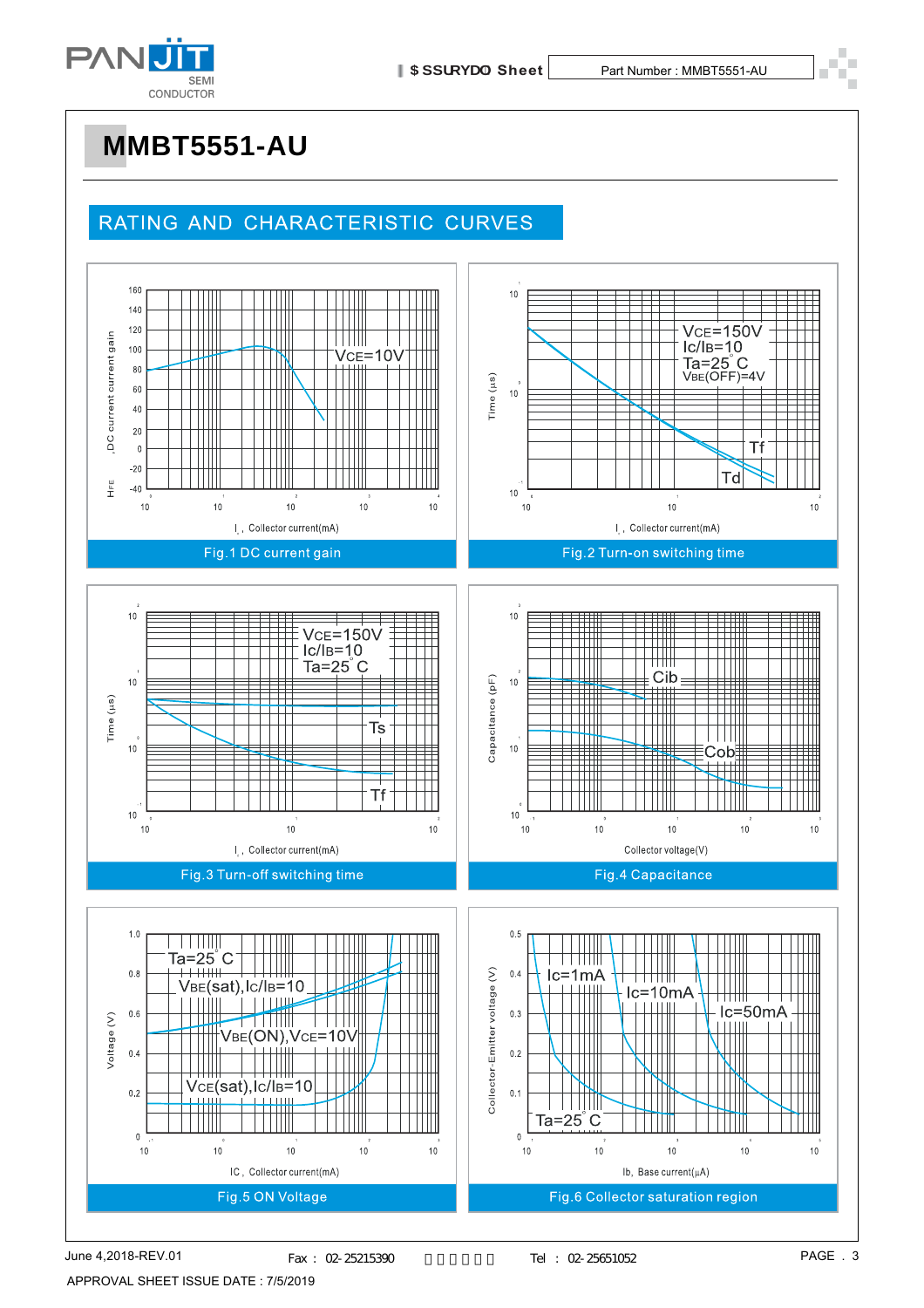

### RATING AND CHARACTERISTIC CURVES

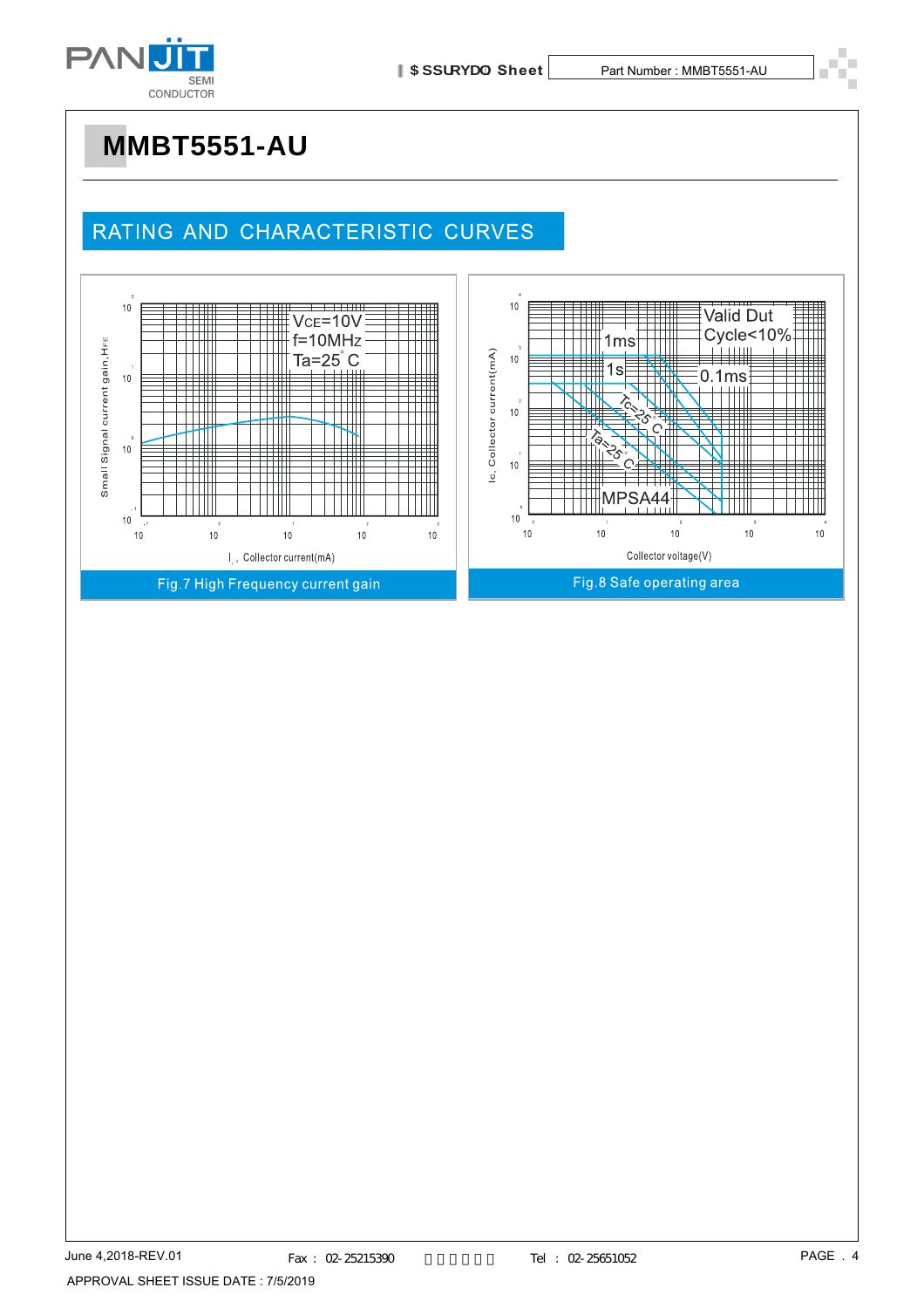

#### **MOUNTING PAD LAYOUT**



#### **ORDER INFORMATION**

• Packing information

T/R - 12K per 13" plastic Reel

T/R - 3K per 7" plastic Reel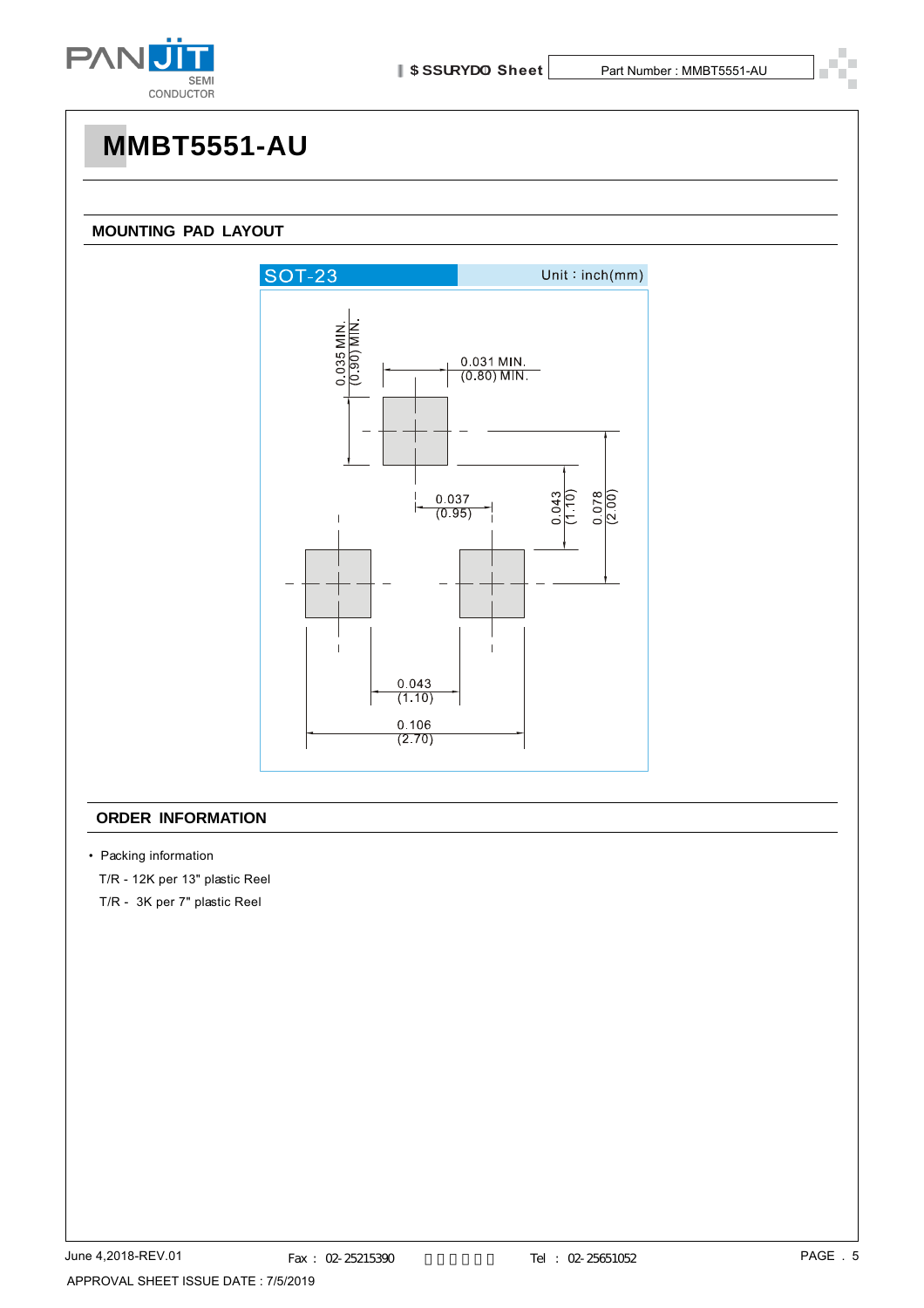



#### **Part No\_packing code\_Version**

MMBT5551-AU\_R1\_000A1 MMBT5551-AU\_R2\_000A1

### **For example :**

**RB500V-40\_R2\_00001**

**Part No.**

**Serial number**

**Version code means HF**

- **Packing size code means 13"**
- **Packing type means T/R**

| <b>Packing Code XX</b>                         |                      |                                            | <b>Version Code XXXXX</b> |                                                      |   |                                       |
|------------------------------------------------|----------------------|--------------------------------------------|---------------------------|------------------------------------------------------|---|---------------------------------------|
| <b>Packing type</b>                            | 1 <sup>st</sup> Code | <b>Packing size code</b>                   |                           | 2 <sup>nd</sup> Code HF or RoHS 1 <sup>st</sup> Code |   | 2 <sup>nd</sup> ~5 <sup>th</sup> Code |
| <b>Tape and Ammunition Box</b><br>(T/B)        | A                    | N/A                                        | 0                         | <b>HF</b>                                            | 0 | serial number                         |
| <b>Tape and Reel</b><br>(T/R)                  | R                    | 7"                                         |                           | <b>RoHS</b>                                          | 1 | serial number                         |
| <b>Bulk Packing</b><br>(B/P)                   | в                    | 13"                                        | $\overline{2}$            |                                                      |   |                                       |
| <b>Tube Packing</b><br>(T/P)                   |                      | 26 <sub>mm</sub>                           | X                         |                                                      |   |                                       |
| <b>Tape and Reel (Right Oriented)</b><br>(TRR) | S                    | 52 <sub>mm</sub>                           | γ                         |                                                      |   |                                       |
| <b>Tape and Reel (Left Oriented)</b><br>(TRL)  |                      | <b>PANASERT T/B CATHODE UP</b><br>(PBCU)   | U                         |                                                      |   |                                       |
| <b>FORMING</b>                                 | F                    | <b>PANASERT T/B CATHODE DOWN</b><br>(PBCD) | D                         |                                                      |   |                                       |